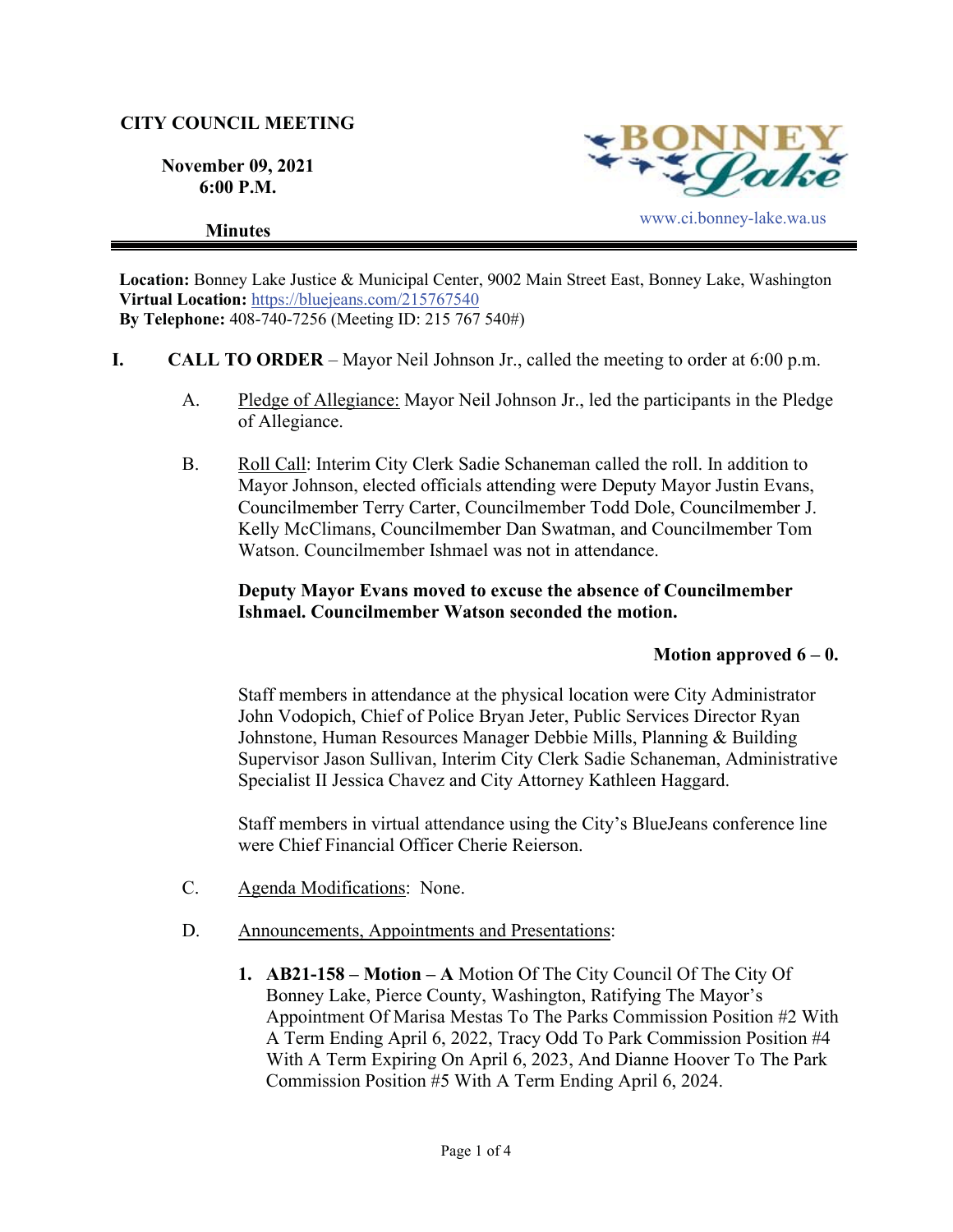**Councilmember Watson moved to ratify the Mayors appointment. Deputy Mayor Evans seconded the Motion.**

### **Motion Approved 6 – 0.**

## **II. PUBLIC HEARINGS, CITIZEN COMMENTS & CORRESPONDENCE:**

A. Public Hearings: None.

### B. Citizen Comments:

- 1. Daniel Decker 204 170<sup>th</sup> Street E, Bonney Lake. Expressed concerns about Bonney Lake Police Officers lack of knowledge on inalienable rights. Stated that he hopes that the Council will give money for training on the constitution, declaration of independence and inalienable rights. He also said there are three voting options for Councilmembers which are yes, no or abstain and encouraged the Council to use these options for voting.
- C. Correspondence: None.

## **III. COUNCIL COMMITTEE REPORTS:**

- A. Finance Committee: Deputy Mayor Evans reported the Finance Committee met today at 5:00 p.m. The Committee had a personnel update, discussed Biennial Budget Amendments for 2021-2022 and also had a discussion on AB21-157 Ordinance D21-157 that appears on tonight's agenda under Finance Committee Issues.
- B. Community Development Committee: Councilmember Swatman stated that Deputy Mayor Evans attended the Community Development Committee meeting in his place on November 02, 2021. The Committee had several items of business including AB21-153 and AB21-155 that appear on tonight's Consent Agenda for approval and AB21-150 that appears on tonight agenda under Community Development Issues.
- C. Public Safety Committee: Councilmember Carter reported the Public Safety Committee met today at 3:30 p.m. The Committee had reports from East Pierce Fire & Rescue and The Bonney Lake Police Department and discussed AB21-155 that was forwarded to Consent Agenda on November 23, 2021. The committee also had discussion on AB21-156 therapeutic court grant funds, school zone traffic and the View by Vintage Security.
- D. Other Reports: City Administrator John Vodopich introduced to Council the New Human Resources Manager Debbie Mills and welcomed her to the team.

# **IV. CONSENT AGENDA:**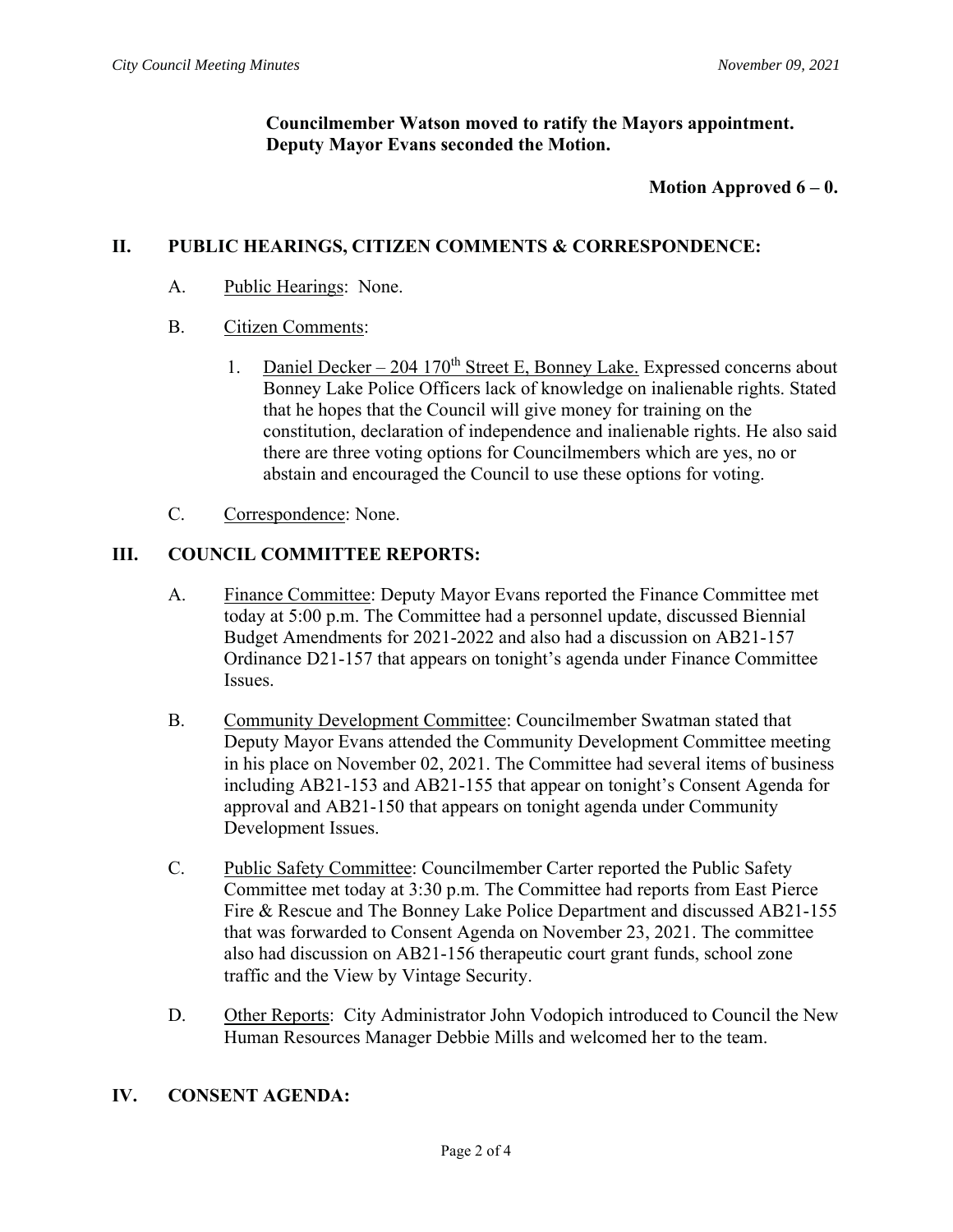- A. **Approval of Corrected Minutes:** October 19, 2021 Council Workshop and October 26, 2021 Council Meeting.
- B. **Approval of Accounts Payable and Utility Refund Checks/Vouchers:**  Accounts Payable check/vouchers #90071 - 90158 and wire transfers #22631251, #22676162, #22760922, #22789082, #22789761, #22798636, #22798976, #22812755, #2021100801, #2021101401, #2021101402, #2021101403, #2021101901, and #2021102001 in the amount of \$1,637,620.43. Accounts Payable check/vouchers #2021101501 in the amount of \$34,139.07.
- C. **Approval of Payroll:** October 16 31, 2021 for checks #34481-34488 including Direct Deposits and Electronic Transfers totaling \$763,056.00.
- D. **AB21-153 Resolution 2990** A Resolution Of The City Council Of The City Of Bonney Lake, Pierce County, Washington, Authorizing The Award Of Contract With Parametrix For The Install Of The On-Site Login/Passcode And Intrusion Disable System On The Human Machine Interface (HMI) Along With A Daily Calculated Report For System Demand.
- E. **AB21-154 Resolution 2991** A Resolution Of The City Council Of The City Of Bonney Lake, Pierce County, Washington, Authorizing The Mayor To Sign An Interlocal Agreement With Pierce County For Comprehensive Solid And Hazardous Waste Management Planning Within Pierce County.

**Councilmember Watson moved to approve the Consent Agenda. Deputy Mayor Evans seconded the motion.**

### **Motion approved 6 – 0.**

### **V. FINANCE COMMITTEE ISSUES:**

A. **AB21-157 – Ordinance D21-157 –** An Ordinance Of The City Council Of The City Of Bonney Lake, Pierce County, Washington, Amending Ordinance No. 1659 Relating To The Pay Grade Classification Of The Chief Financial Officer.

## **Councilmember Watson moved to approve Ordinance D21-157. Deputy Mayor Evans seconded the motion.**

Councilmember Carter expressed his concerns about the timing of the request. City Administrator Vodopich said there was a salary comparison done internally in September, however since that time the CFO has taken on more responsibilities within the position. Councilmember Swatman expressed the same concerns as Councilmember Carter and thinks a Salary survey would be appropriate. He also stated he was hesitant to move things around with a new executive moving in and thinks it would be beneficial for the new administration to make the decision. Councilmember McClimans stated he agreed with Councilmember Carter and